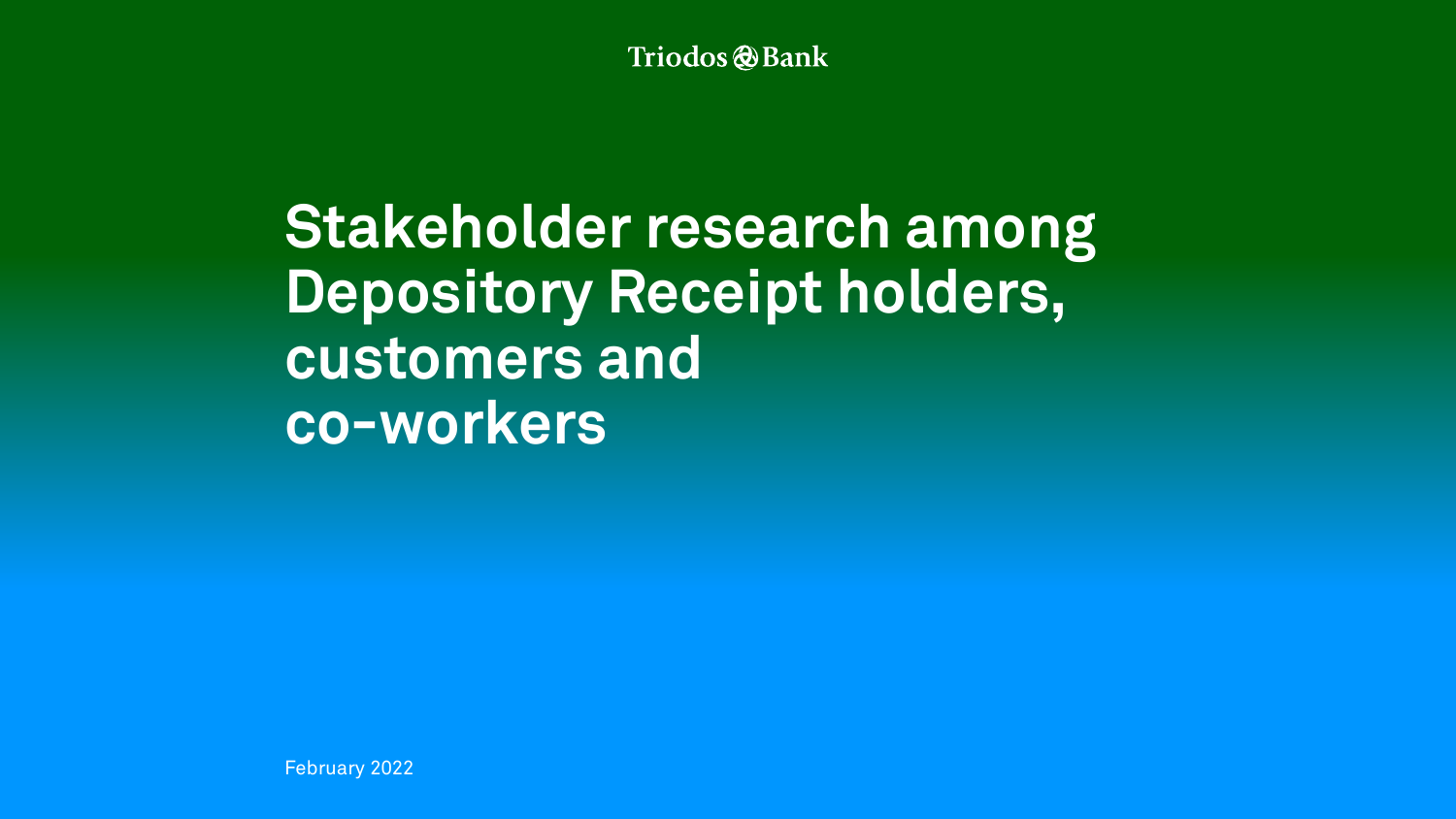# **Background Ipsos Stakeholder Research November 2021**



#### About Ipsos

Ipsos Group S.A. is a multinational market research and consulting firm with headquarters in Paris, France. Global leader in market research, Ipsos delivers reliable information and true understanding of Society, Markets and People.

#### Research Objective

#### From a situation…

…where Triodos Bank is exploring new systems to facilitate trade of depository receipts. Triodos Bank has approximately 43,500 depository receipts holders (DR holders), representing a capital base of EUR 1.2 billion. Since March 2020 the trade of depository receipts has been suspended twice. The last suspension was in January 2021 and until now trading is not possible. Triodos Bank is now looking into different future solutions to raise capital and facilitate trading. Triodos Bank wants to make sure that in this process all stakeholders are heard.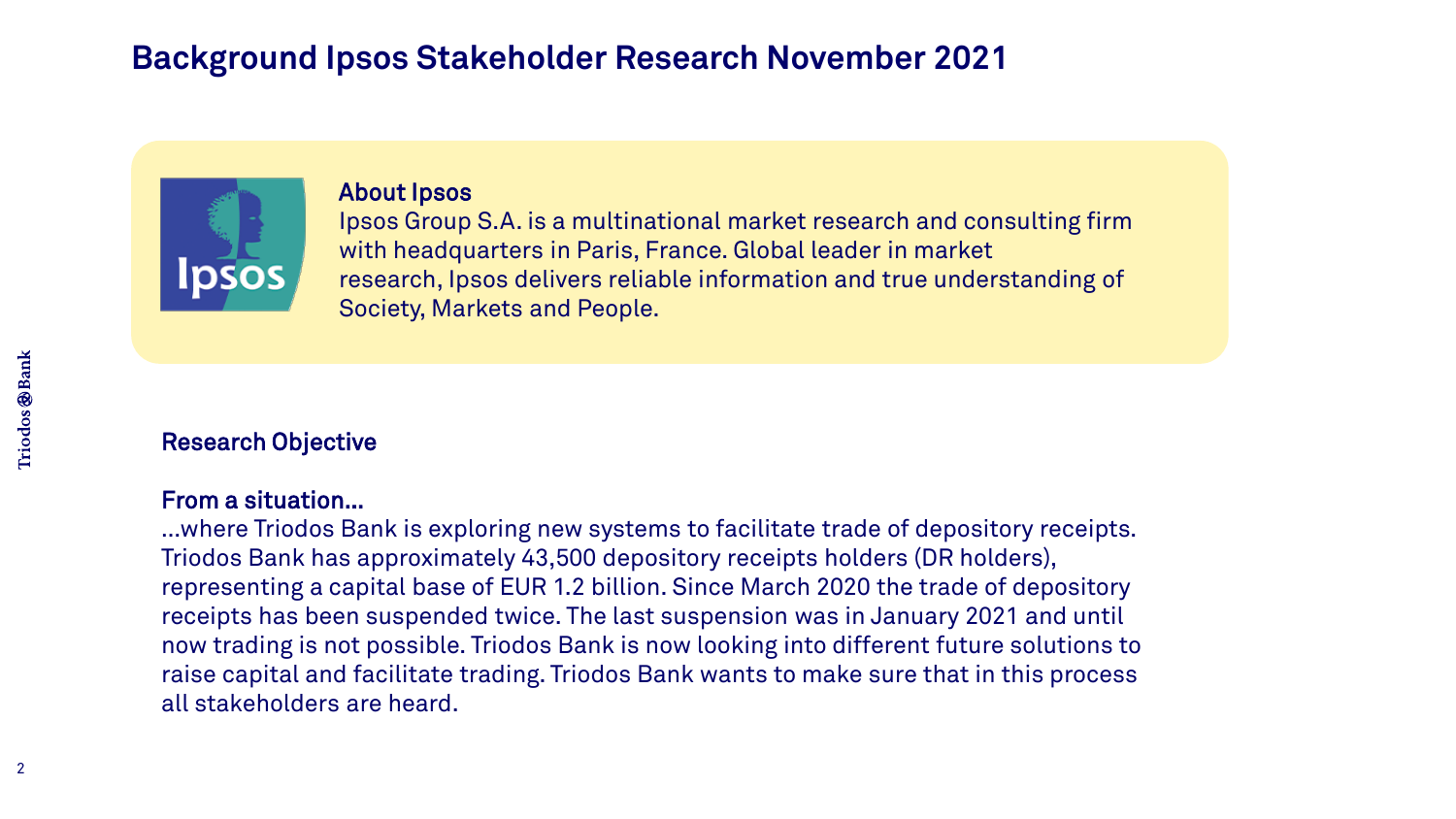# **Background Ipsos Stakeholder Research November 2021**

### **With objective research…**

…Triodos Bank will be able to properly hear the voice of all Stakeholders (Depository Receipt (DR) holders, customers and co-workers) and take that into account when deciding about the future capital strategy. Triodos Bank will not only know the underlying motivations of stakeholders, but also how these affect their current behaviour and considerations for the future.

#### **To…**

…a situation where Triodos Bank can make a carefully considered decision about its future capital strategy. A decision which is informed by the opinions of the stakeholders of Triodos Bank and well understood by DR-holders, customers and co-workers.



**For the questions we ask and answer**

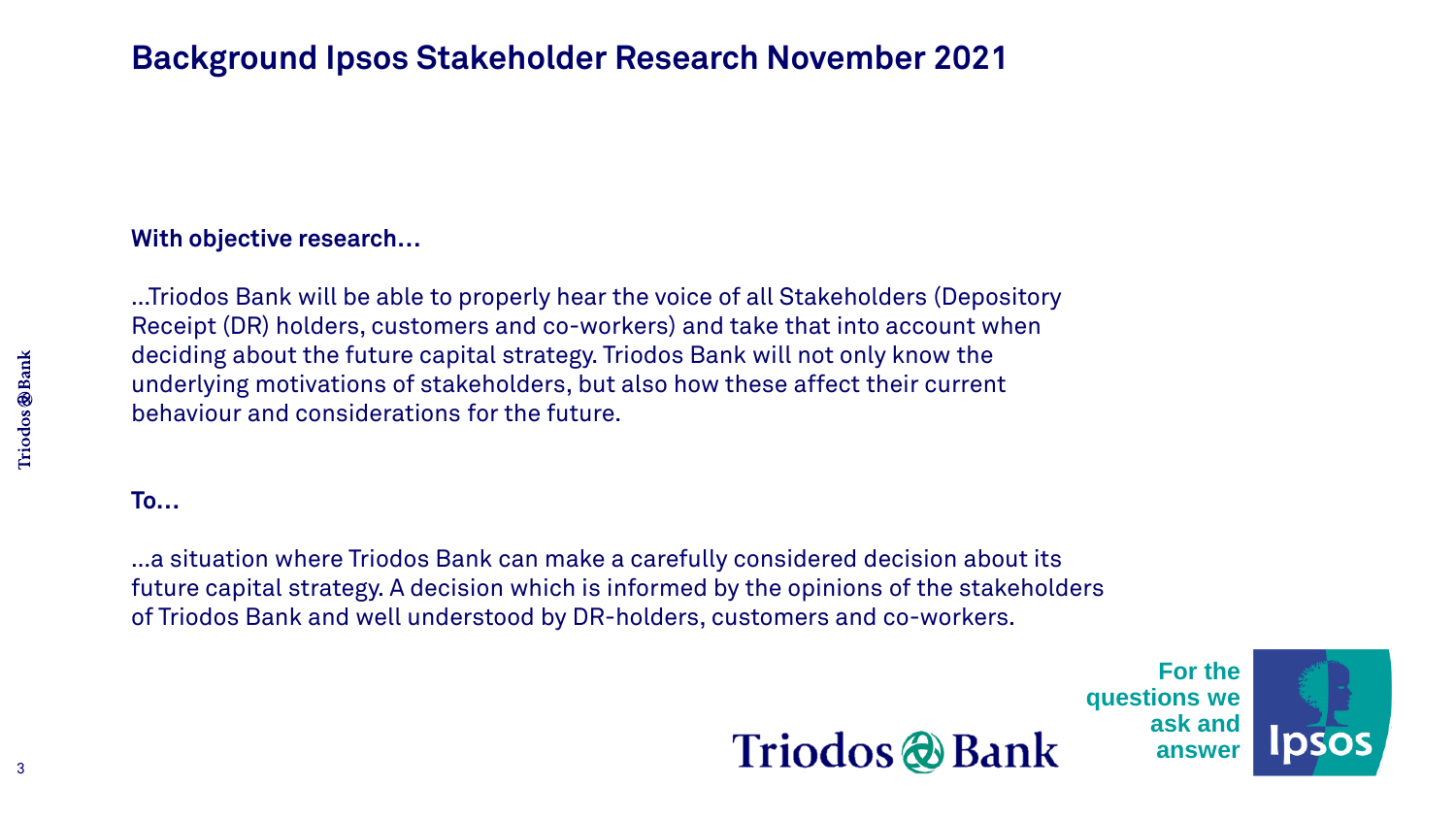## Research Audiences

DR holders of Triodos Bank in The Netherlands, Spain, Germany, Belgium and the UK

Customers (Retail and Business) of Triodos Bank in all markets

Co-workers of Triodos Bank works council members in all Business Units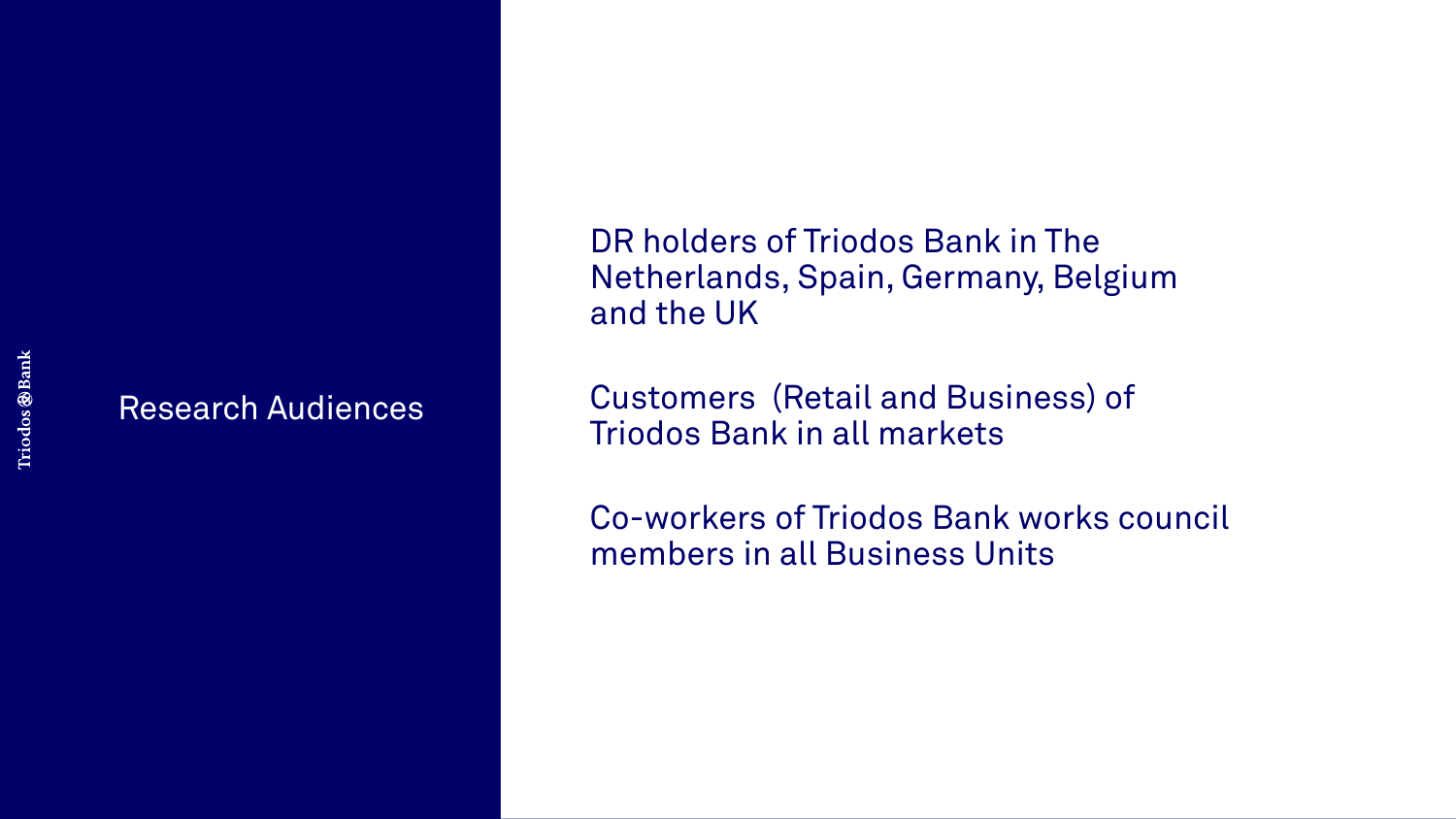# **DR holders 1.**

Set up and outcomes of the research of Depository Receipts holders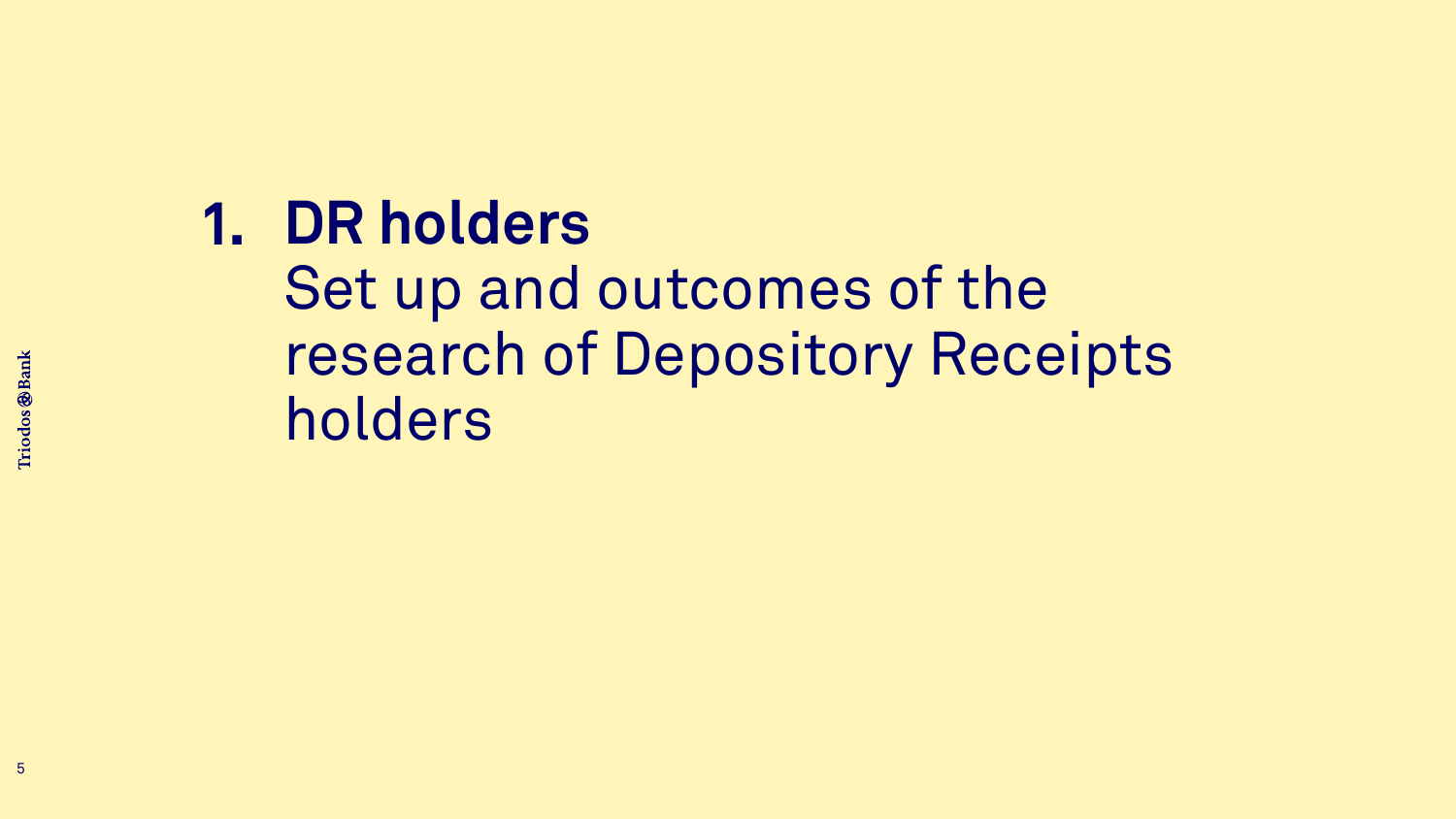# **1. DR holders** Set up of the online survey for all DR holders

## **Method**

Triodos Bank sent a prenotification e-mail to their DR holders who gave consent to inform them about the survey. Ipsos sent an invitation e-mail to the DR holders with an e-mail address. The invitation included a unique link to the questionnaire. The DR holders without an e-mail address received a letter by mail from Triodos Bank with a unique login name and password and a link to the Triodos Bank web page. On this page, DR holders were able to click on the survey link and enter their unique login details.

- The questionnaire was available in English, Dutch, French, German and Spanish.
- Average completion time: 13 minutes
- This report is based on the completed surveys mentioned on the next slides which were collected in the period of November 17 - 23, 2021 (n=9,066).

## **Audience**

DR holders of Triodos Bank in The Netherlands, Spain, Germany, Belgium and the UK.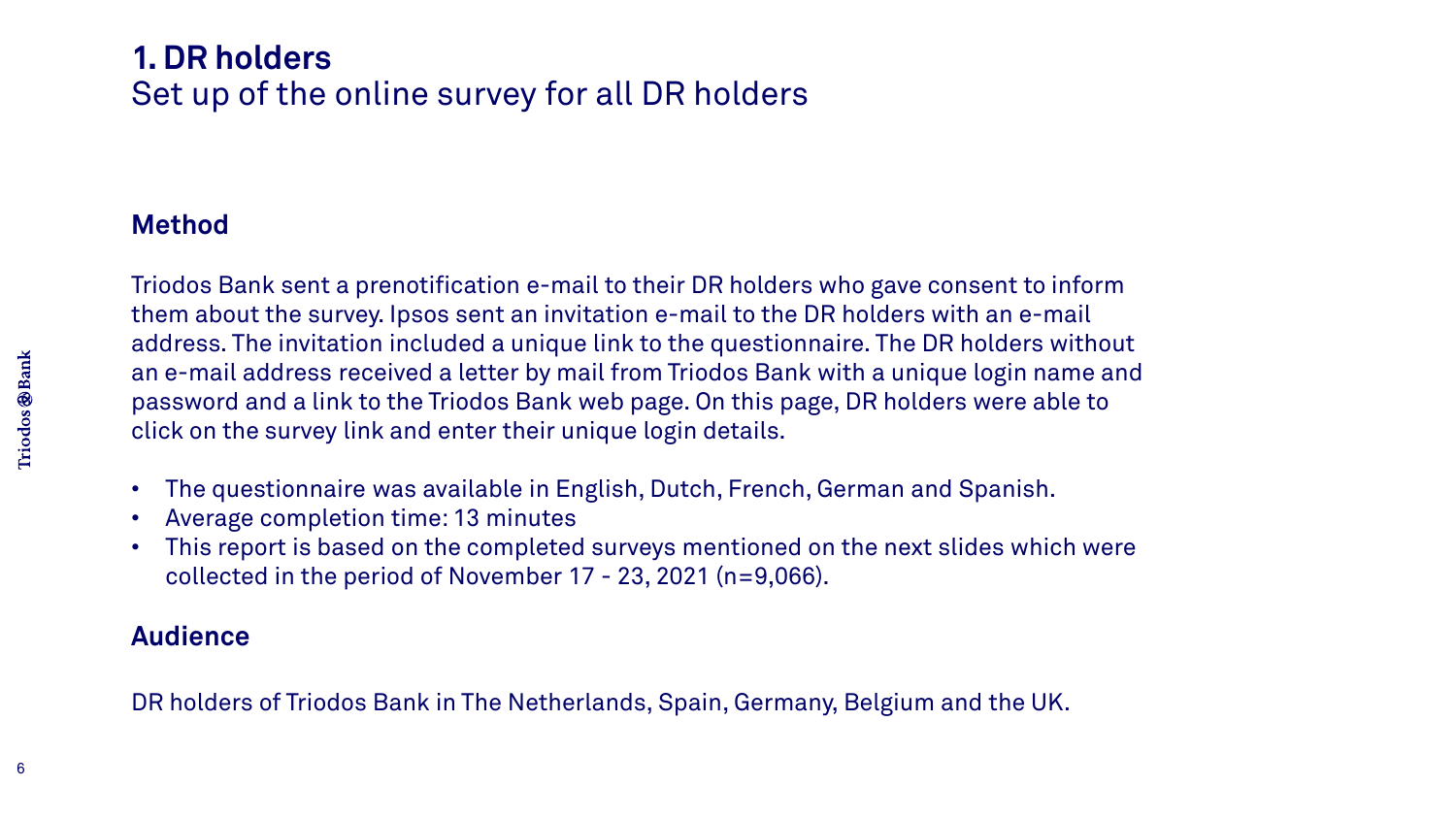# **1. DR holders** Set up of the online survey for all DR holders

## **Reporting**

Triodos Bank provided anonymous background information in line with GDPR (age, gender, number of depository receipts, length relationship) so that Ipsos could run the analyses. The data are weighted to the distribution of DR holders per country. Results of the survey are provided to Triodos Bank only on an aggregated level.

## **Fieldwork and sample size**

This report is based on the completed surveys mentioned on the next slide which were collected in the period of November 17 - 23, 2021 (n=9,066).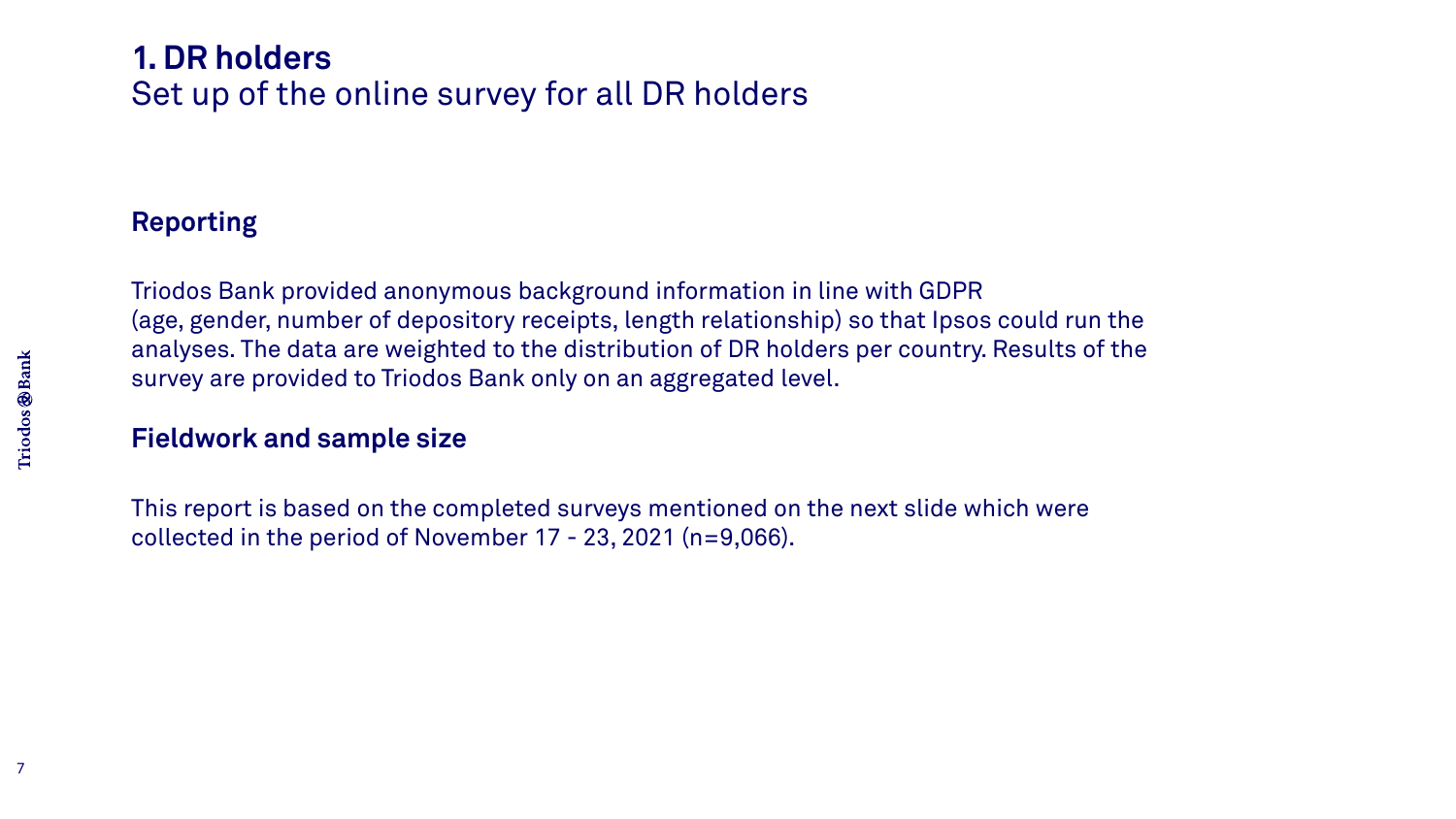# **1. DR holders** Set up of the online survey for all DR holders

A response rate of 22,3% was achieved which is considered high and representative for the DR holder population.

| <b>Country</b>                   | # of records<br>with e-mail | # of records<br>without e-mail<br>(invitation by<br>letter) | <b>Total</b><br>sample | # of surveys<br>completed | <b>Response</b><br>rate |
|----------------------------------|-----------------------------|-------------------------------------------------------------|------------------------|---------------------------|-------------------------|
| <b>The</b><br><b>Netherlands</b> | 20,476                      | 2,098                                                       | 22,574                 | 5,769                     | 25,6%                   |
| Spain                            | 6,519                       | 1,374                                                       | 7,893                  | 1,189                     | 15,1%                   |
| Germany                          | 856                         | 430                                                         | 1,286                  | 440                       | 34,2%                   |
| <b>Belgium</b>                   | 6,673                       | 485                                                         | 7,158                  | 1,348                     | 18,8%                   |
| <b>UK</b>                        | 1,373                       | 296                                                         | 1,669                  | 320                       | 19,2%                   |
|                                  | 35,897                      | 4,683                                                       | 40,580                 | 9,066                     | 22,3%                   |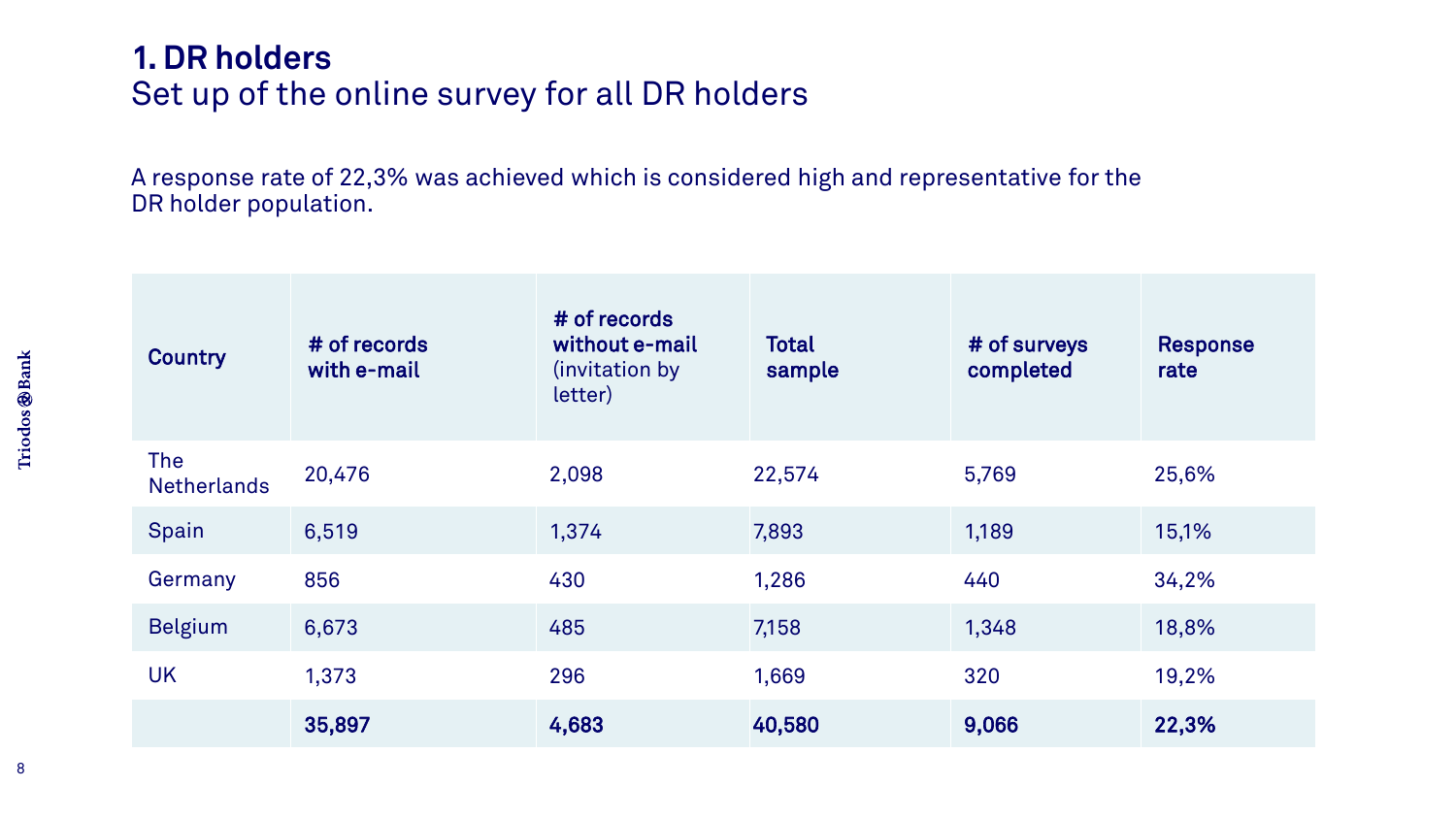# **DR holders field of research** Insights into the perceptions & views

How does the current situation impact the original involvement and motivation of Triodos Bank's DR holders, now and in the near future?

What we need to understand to answer this question is:



#### **1 What are people's motivations to support Triodos Bank (financially)?**

- How involved with Triodos Bank are people?
- ‒ Why have people originally chosen to become a depository receipt holder of Triodos Bank?
- ‒ What type of investor are they (motivation): Investing to generate (other types of) return, from an idealistic point of view, from a community perspective (want to belong to a group), nice to support projects, etc.

#### **2 What are current perceptions, motivations & intentions?**

- ‒ Familiarity and knowledge of the current situation?
- ‒ Perceptions of the current situation including sentiment and understanding?
- ‒ Impact of the current situation on people, their perceptions, trust and original motivations/involvement?
- ‒ Intentions of selling or buying? Or doing nothing? And how many Depository Receipts do they want to sell or buy?
- ‒ To what extent do people take into account other stakeholders?



#### **3 How do stakeholders look at the (near) future?**

- ‒ How do stakeholders see their future with Triodos Bank? What are their future intentions?
- ‒ To what extent is there a sense of community? Do people want to help others (and Triodos Bank)?
- ‒ Perception of a 'bulletin board' as a temporary solution?
- ‒ And which aspects of a MTF or listing at a stock exchange are important?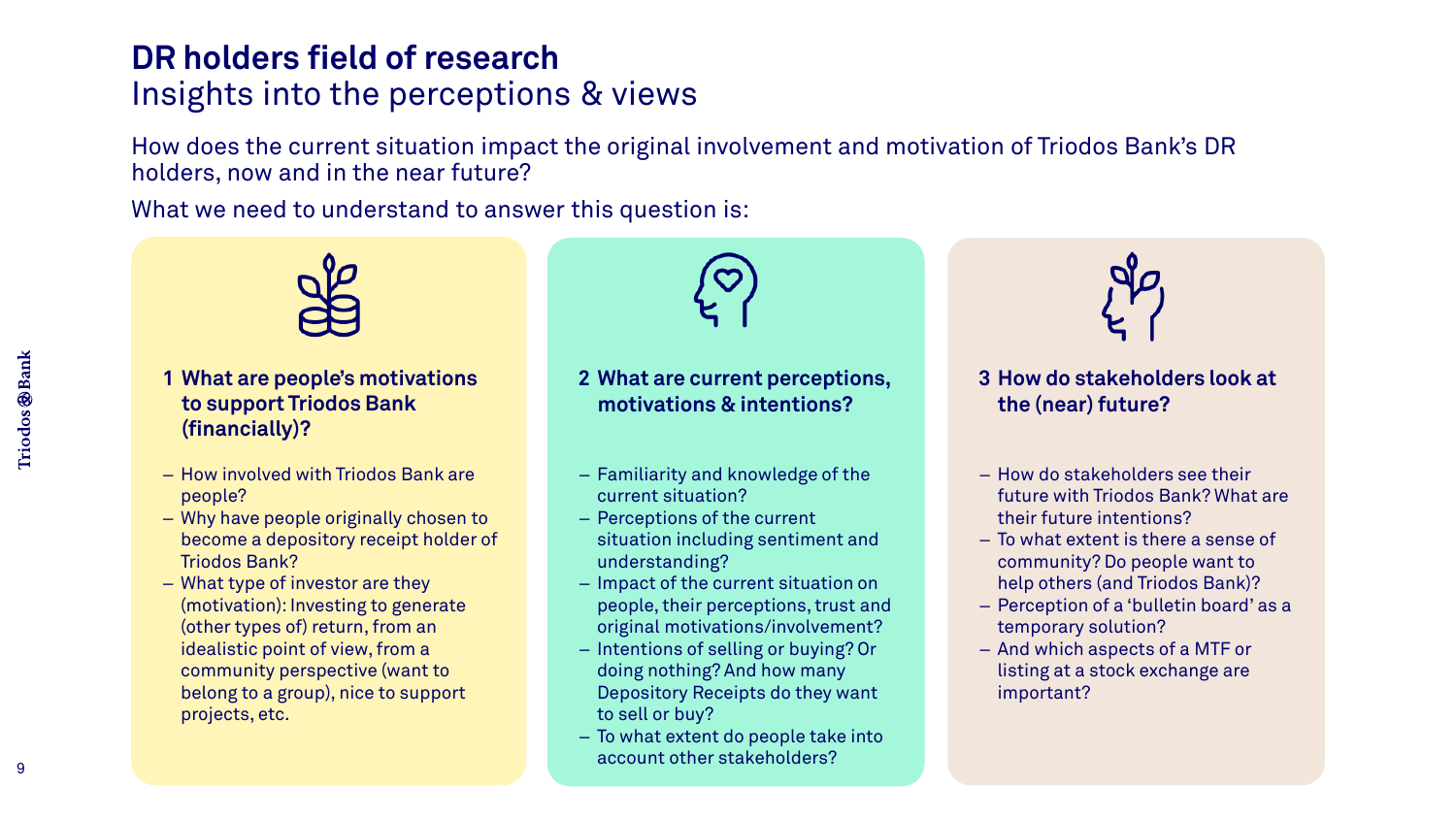# **Profile of the DR holders**

DR holders have depository receipts as a long-term investment. When investing money, for almost three quarters of the DR holders it is about 'doing something good for society and/or contribute to a better world'. Wanting flexibility and freedom as well as taking risks for a higher return are barely mentioned.

- Most DR holders support Triodos Bank because of its mission and contribution to society, although the financial aspect is also considered as relevant.
- The knowledge and level of understanding about the suspension of trade in depository receipts is high. Almost all respondents know that the trade in depository receipts of Triodos Bank is suspended. And of all those aware three quarters know also why this is.
- The vast majority of DR holders say there is no effect on their motivation and their involvement has not changed.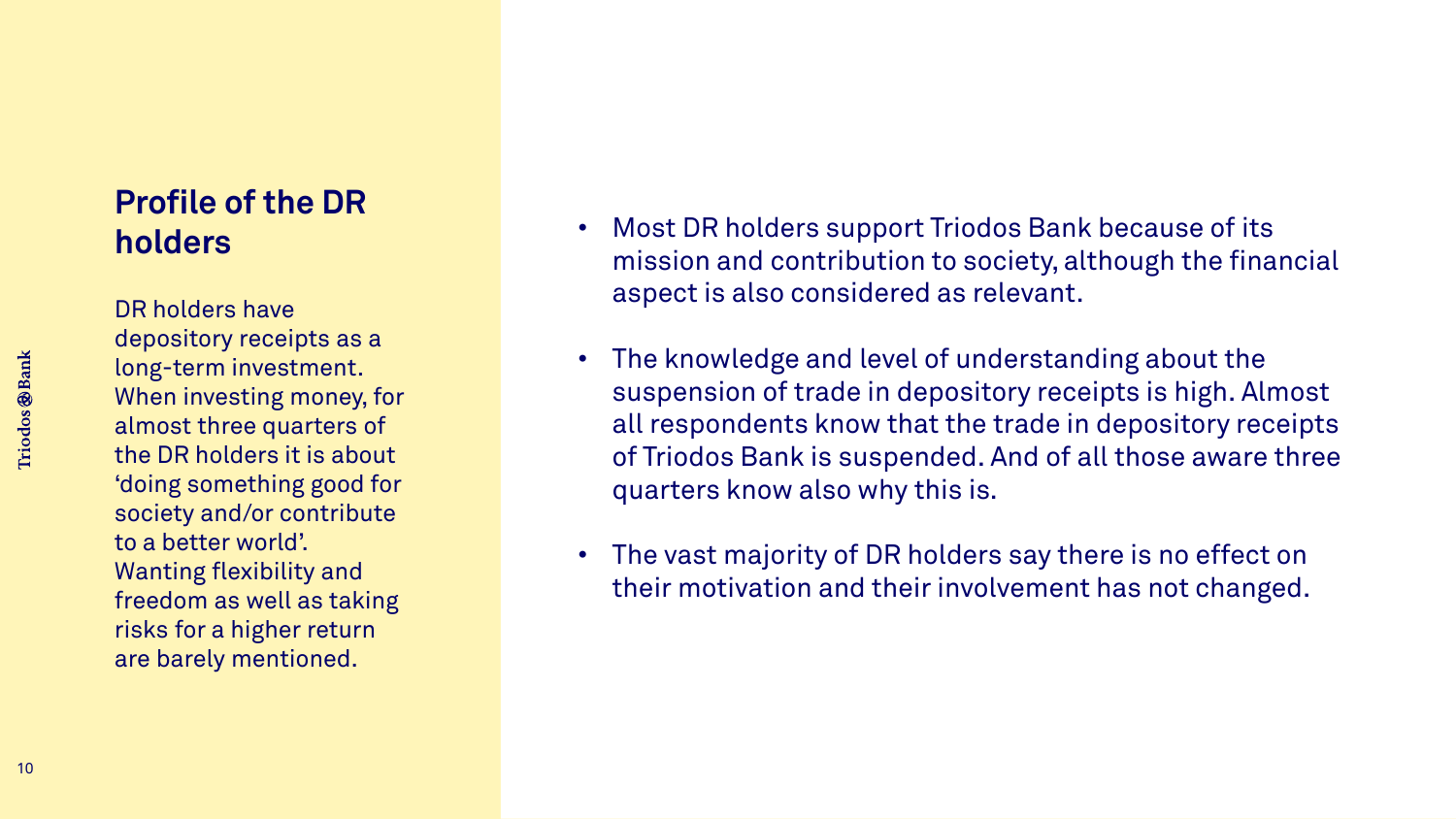# **Conclusion**

DR holders are loyal to Triodos Bank's mission and vision. The involvement and motivation are under pressure in these uncertain times of suspension.

Tradability and growth opportunities for Triodos Bank are the most important for DR holders.

DR Holders are confident about the future relationship with Triodos Bank.

## **1. The most important motivation to become DR holder are Triodos Bank's values**

Most DR holders are highly involved and support Triodos Bank because of its core values.

## **2.**

### **The current suspension is causing uncertainty and tension among a group of DR holders**

Although the majority of DR holders will continue to support Triodos Bank's values and experience little or no effect, the suspension period does not have any positive effects.

#### **3.**

### **DR holders would like to have 'best of both worlds' - a solution which combines tradability and price stability - and are quite confident about the future**

Although DR holders are uncertain about the suspension, most DR holders feel (very) confident about their future relationship with Triodos Bank.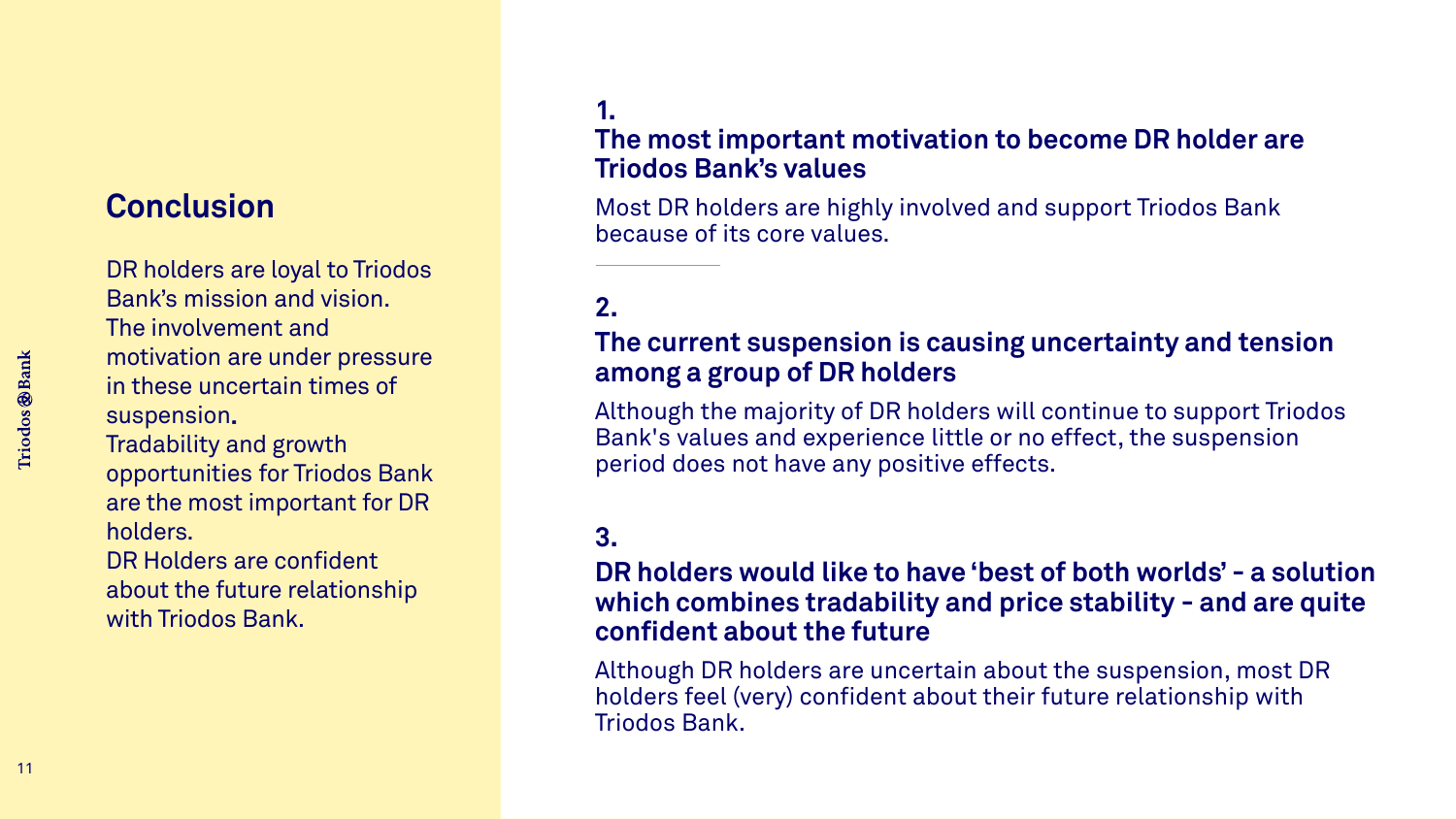# **Insights into the current perceptions, motivations and intentions, and (near) future views of DR Holders**

**1 Current perceptions, motivations & intentions**

**A variety of mixed emotions occur, but most are confident that Triodos Bank will resolve the current situation properly.**

- The majority of DR holders will continue to support Triodos Bank's values and experience little or no effect
- What DR holders will do once they can trade again varies.

**2 DR holders' view at the (near) future**

## **Realising growth opportunities for Triodos Bank is most important future factor for DR holders.**

- It is not necessary for the majority of DR holders to trade very frequently. And variable prices do not make many DR holders nervous.
- Until there is a solution most DR holders just calmly waits.
- When being asked for important characteristics when tradability is restored, DR holders want growth opportunities for Triodos Bank, social return over financial return and everyone should be able to invest.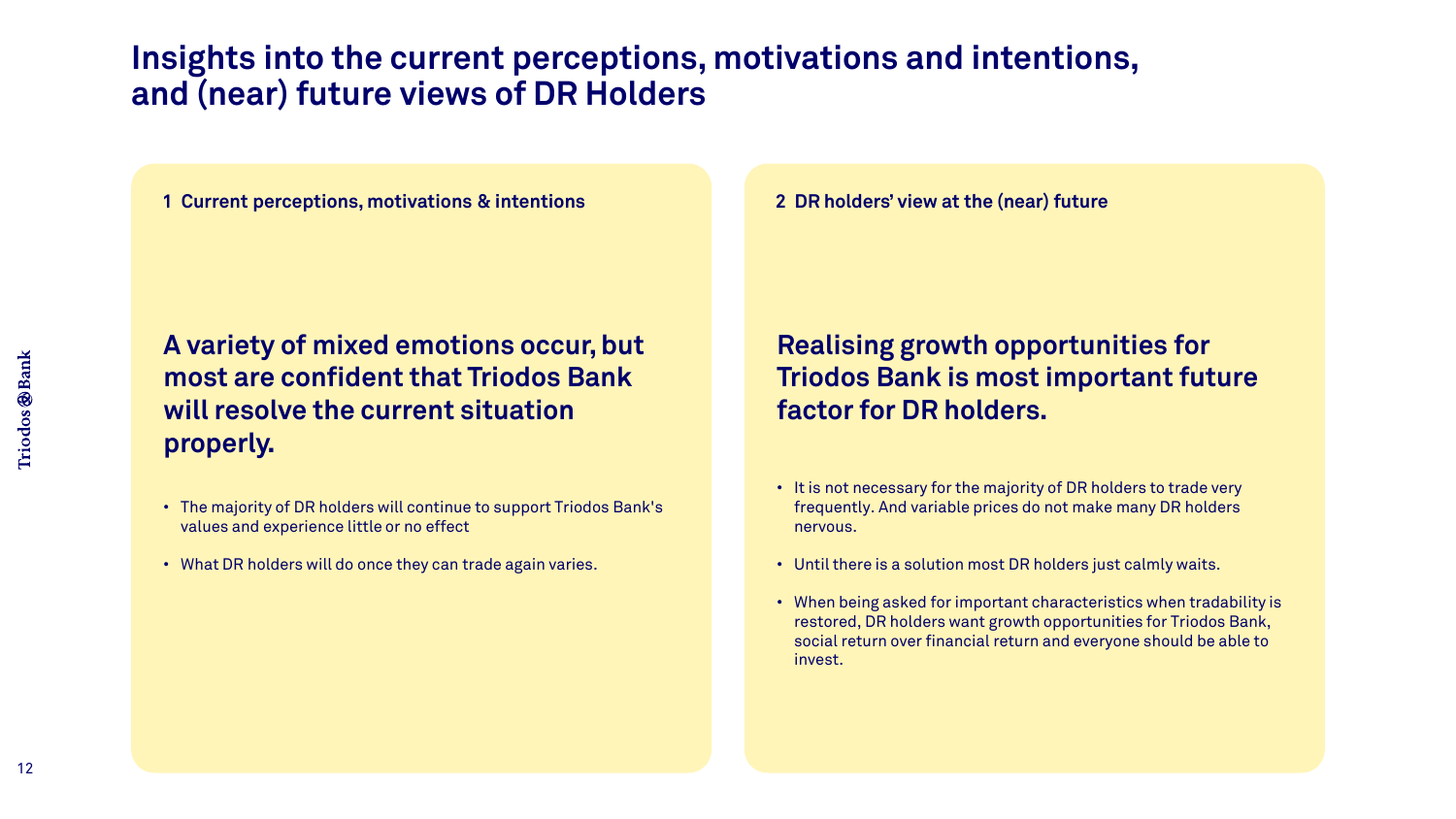# **2. Customers** Set up and outcomes of the research of customers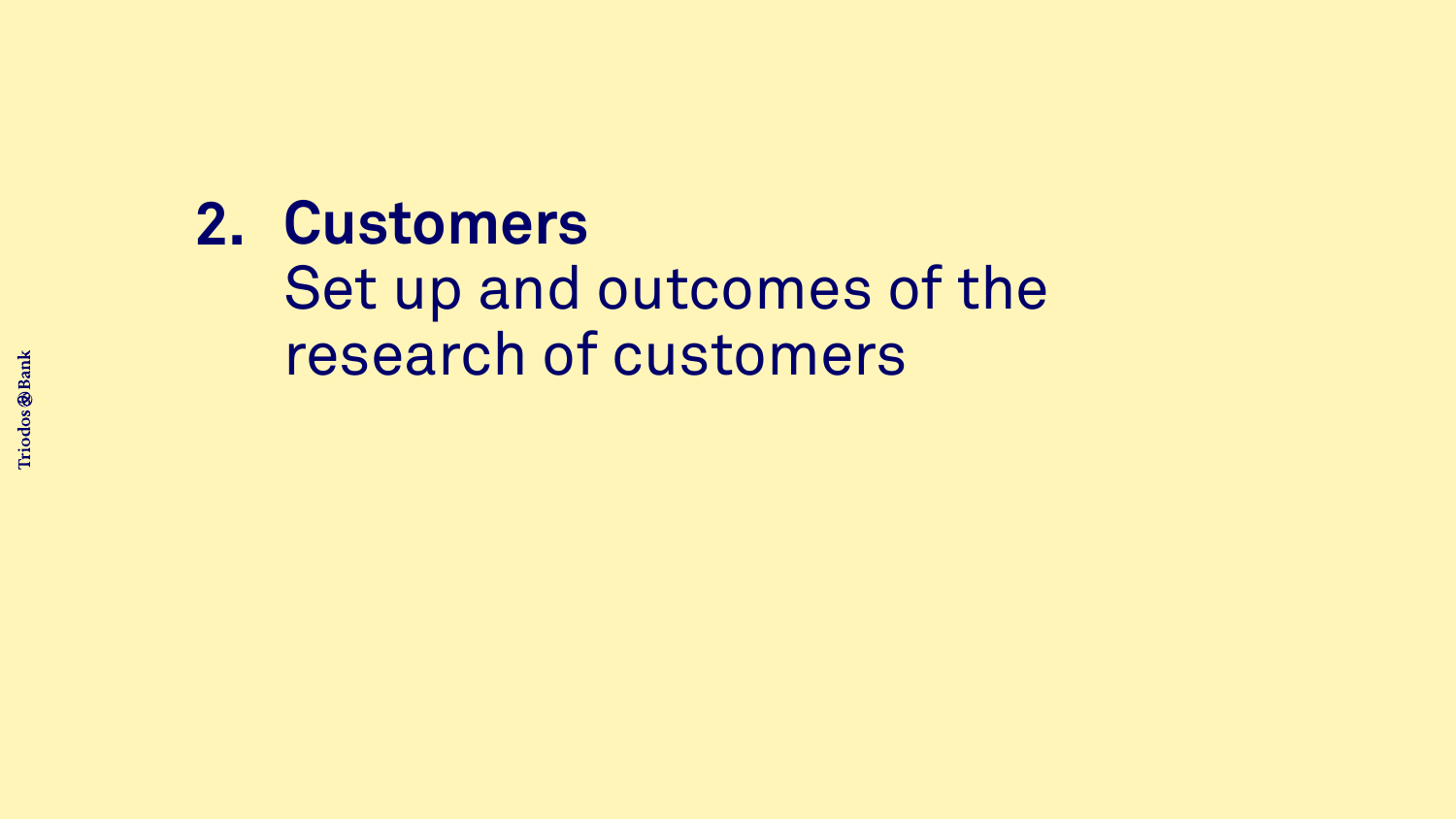# **2. Customers (Retail and Business)** Set up of the research of customers

## Approach customers

Focus group discussions with Triodos Bank customers in all five markets.

- 12 focus groups, across 5 markets:
	- ─ Held in Spain, Belgium, the UK, The Netherlands & Germany
	- ─ 2 focus groups of 2 hours each per market
	- ─ 1 group with Retail customers, 1 group with Business customers
	- ─ n = 3-6 customers per group
	- ─ 4 focus groups in Belgium: 2 for Walloon, 2 for Flanders
- None of the respondents held depository receipts
- Focus on impact on Triodos Bank' image, engagement & trust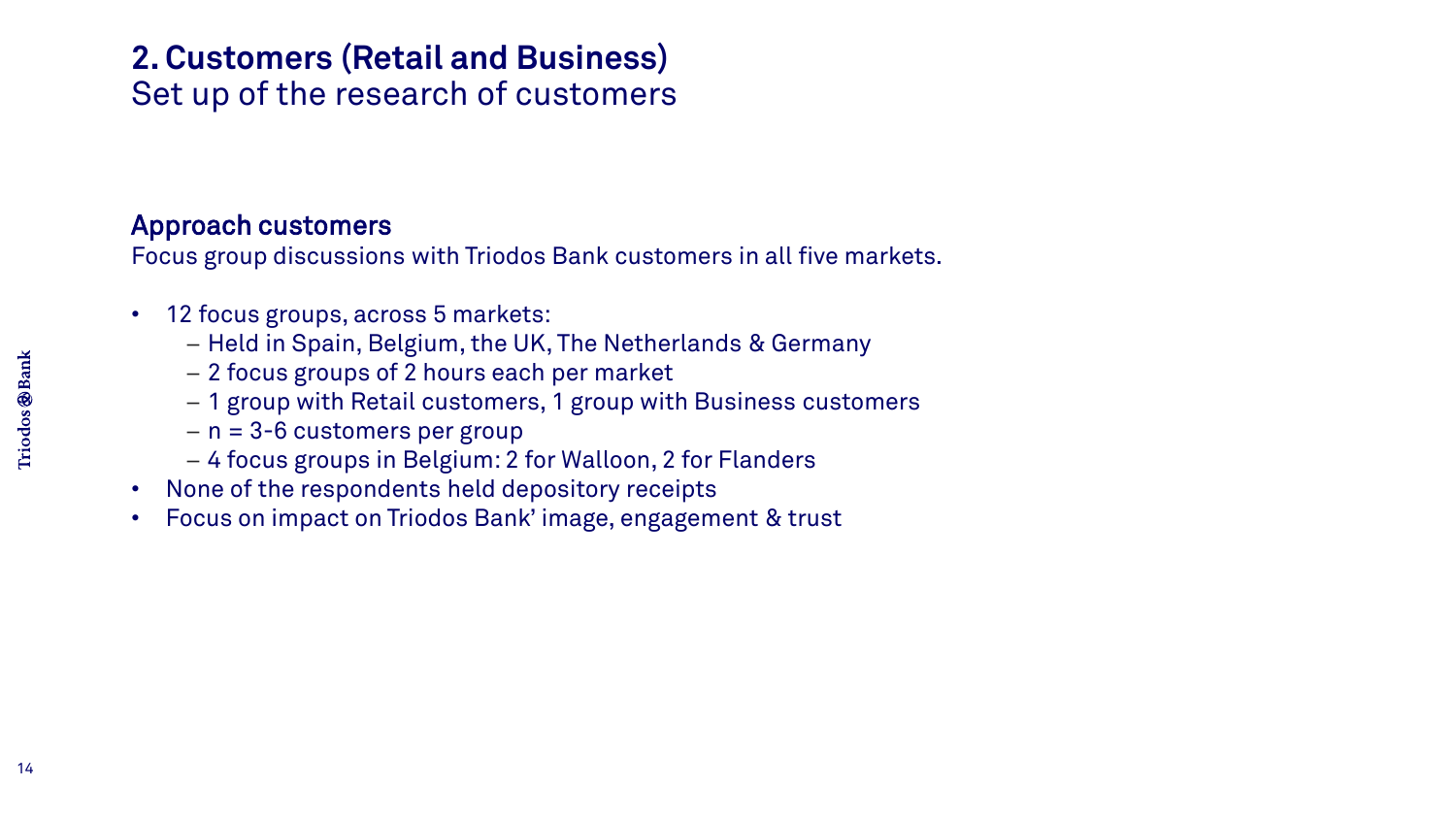# **Customers (Retail and Business) field of research** Insights into the perceptions & views

How does the current situation impact the original involvement and motivation of Triodos Banks' customers (retail & business), now and in the near future?

What we need to understand to answer this is:



#### **1 What are motivations to choose Triodos?**

- ‒ Why have clients originally chosen to become a customer at Triodos Bank?
- ‒ What primary and secondary motivations and drivers are at play?
- How did they view Triodos Bank as a bank?
	- What role did they see for Triodos Bank?
- How do they view Triodos Bank now?
- How involved/engaged are customers?



#### **2 What are current perceptions, motivations & intentions?**

- ‒ Familiarity and knowledge of the current situation?
- ‒ Perceptions of the current situation including sentiment, understanding, concerns & opportunities?
- ‒ Impact of the current situation on their original motivations and engagement?
- ‒ Impact of the current situation on the perceived Triodos Bank image?
- ‒ Impact of the current situation on trust?



#### **3 How do customers look at the (near) future?**

- ‒ How do customers see their future with Triodos Bank? What are their intentions? (In relation to the future scenarios)
- ‒ To what extent is there a sense of belonging; a feeling of being part of a community?
- ‒ Perceptions of the different future solutions?
- ‒ Including expected impact on their personal Triodos Bank image, trust and involvement/engagement?
- ‒ What ideal role do they see for Triodos Bank in the future?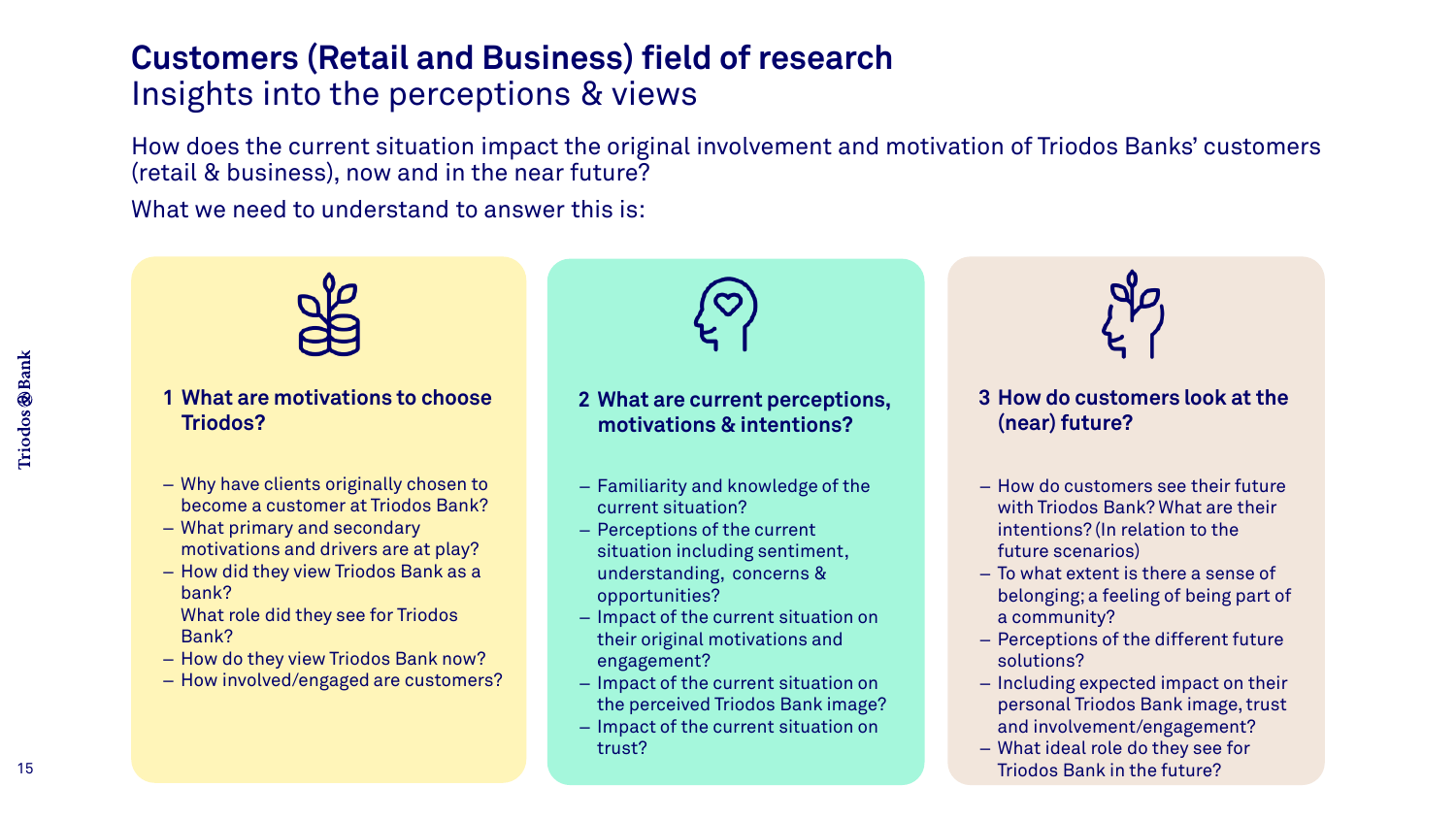The future scenarios do require reassurance on safeguarding Triodos Bank values & principles. Both business and retail customers have high trust in, and engagement with, Triodos Bank. The current situation with the DR's does not strongly affect these elements.

## **1.**

Customers are strongly motivated by the idea of sustainable banking and applaud Triodos Bank for its values, principles, trustworthiness and differentiation from other banks.

## **2.**

The current situation is difficult to understand and raises some questions yet doesn't detract from the Triodos Bank image or trust and engagement in the bank.

## **3.**

The future DR trading scenarios raise some questions and concerns and there are pros & cons, as well as some preferences to avoid a stock -market approach. Regardless of the scenario chosen, there is especially a need for confirming the Triodos Bank values are not compromised upon.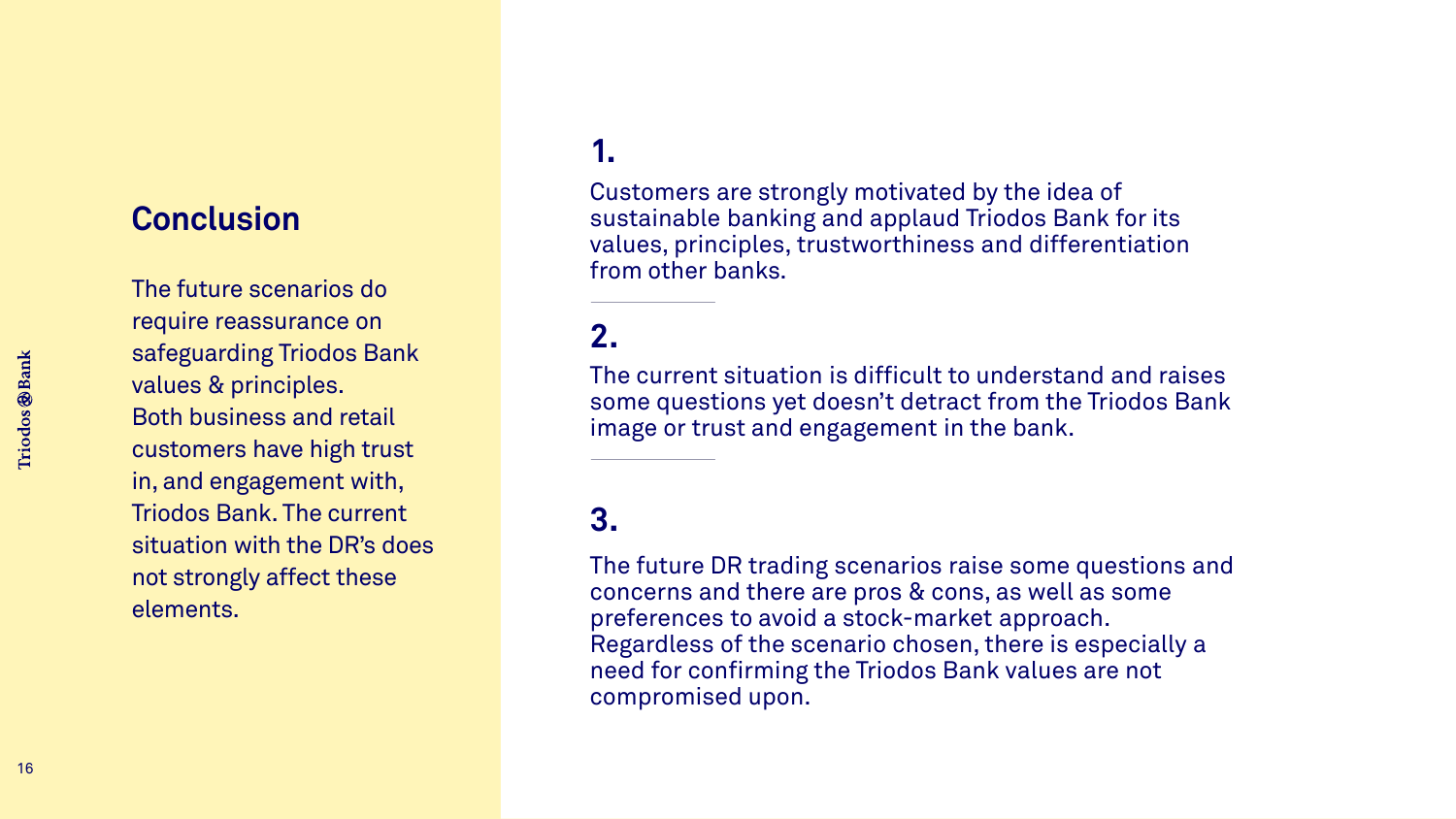# **3. Co-workers** Set up and outcomes of the research of co-workers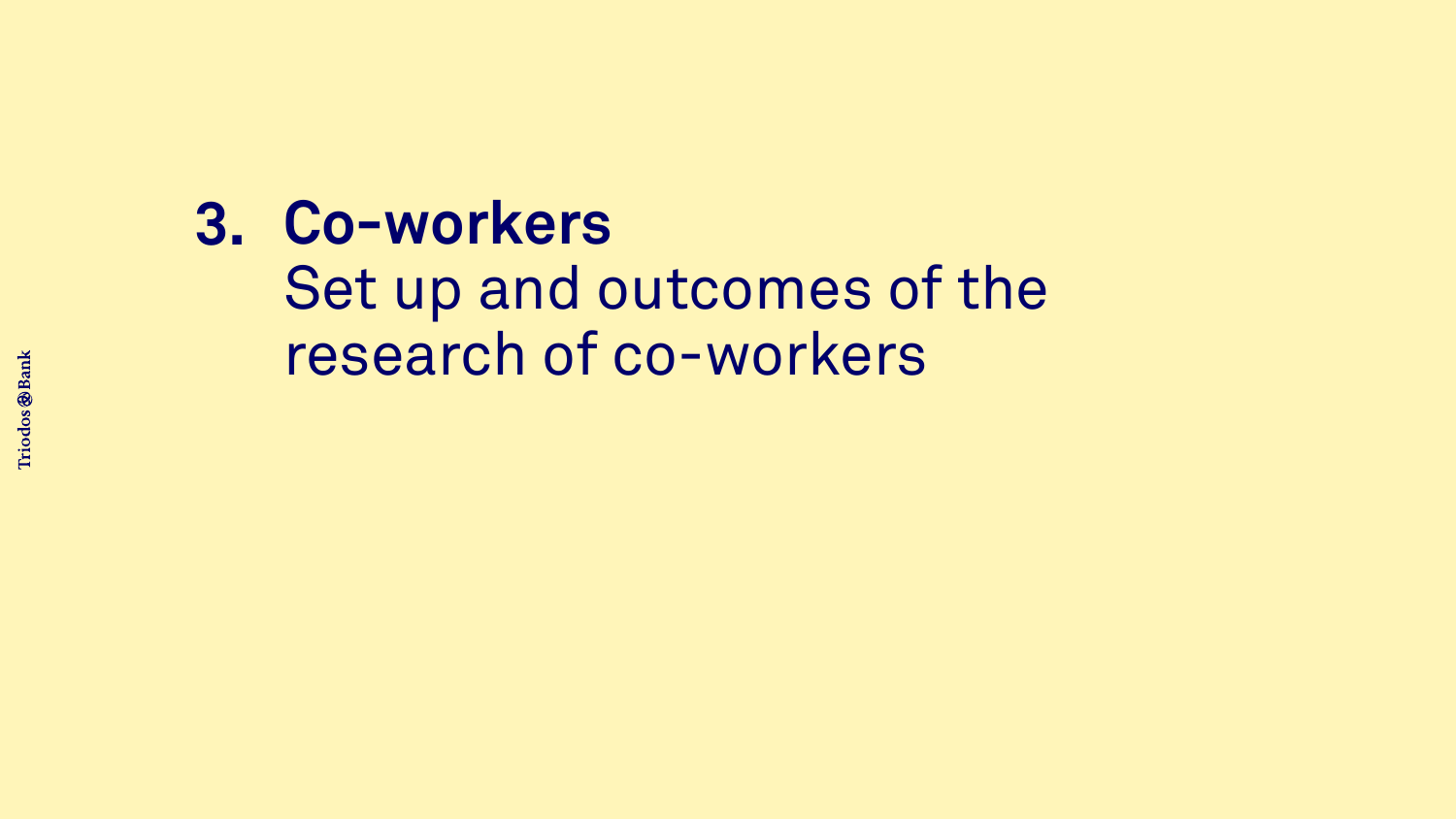# Set up of the research of co-workers **3. Co-workers**

## Approach Co-workers

Focus group discussions with work council members in all markets

- 6 focus groups, across 5 markets:
	- ─ Held in Spain, UK, The Netherlands, Germany & Belgium
	- ─ 1 focus groups of 1,5 to 2 hours per market
	- $n = 4-8$  per market
	- ─ 2 groups in Belgium: Walloon & Flanders
	- ─ Cross-market groups (global headquarters & investment management) incorporated into the NL group
- Focus on impact on Triodos Bank culture & identity, engagement & Triodos Bank as an employer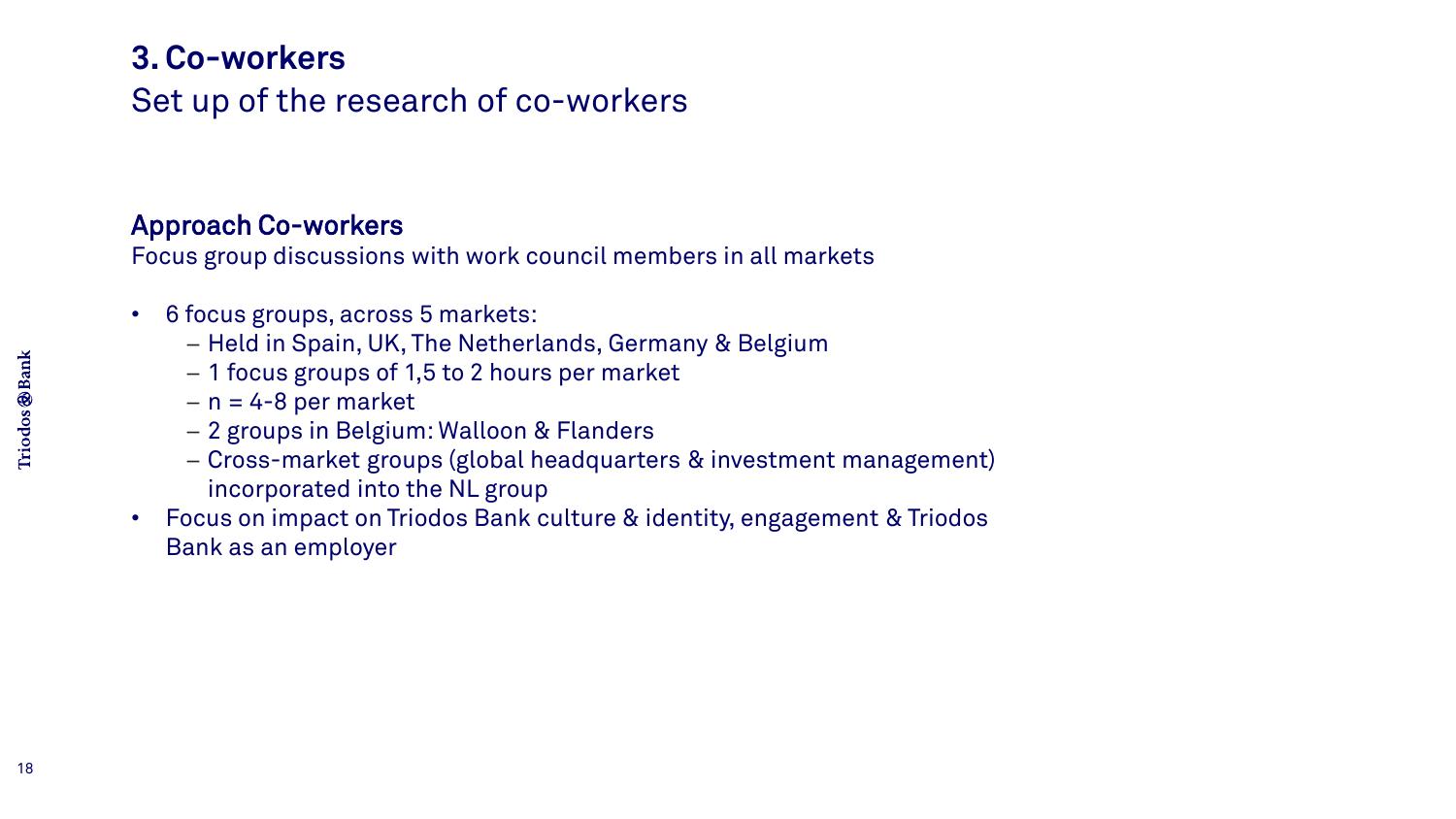# **Co-workers field of research** Insights into the perceptions & views

How does the current situation impact the original involvement and motivation of Triodos Banks' coworkers,

now and in the near future?

What we need to understand to answer this is:



#### **1 What are motivations to work for Triodos Bank?**

- ‒ Why have co-workers originally chosen to work for Triodos Bank?
- ‒ What primary and secondary motivations and drivers are at play?
- ‒ How did they view Triodos Bank as an employer?
- How do they view Triodos Bank as an employer today?
- ‒ How involved are co-workers?

#### **2 What are current perceptions, motivations & intentions?**

- ‒ Familiarity and knowledge of the current situation?
- Perceptions of the current situation including sentiment, emotions, understanding, concerns & opportunities?
- ‒ Impact of the current situation on their original motivations and engagement?
- ‒ Impact of the current situation on the perceived Triodos Bank culture & identity?
- Impact of the current situation on how Triodos Bank is seen as an employer?



#### **3 How do co-workers look at the (near) future?**

- ‒ How do co-workers see their future with Triodos Bank? What are their intentions? (connected to future scenarios)
- ‒ To what extent is there a sense of community?
- ‒ Perceptions of the different future solutions? Including expected impact on Triodos Bank culture & identity and engagement with Triodos?
- ‒ What ideal role do they see for Triodos Bank in the future?
- ‒ How will the current situation effect the Employer Brand?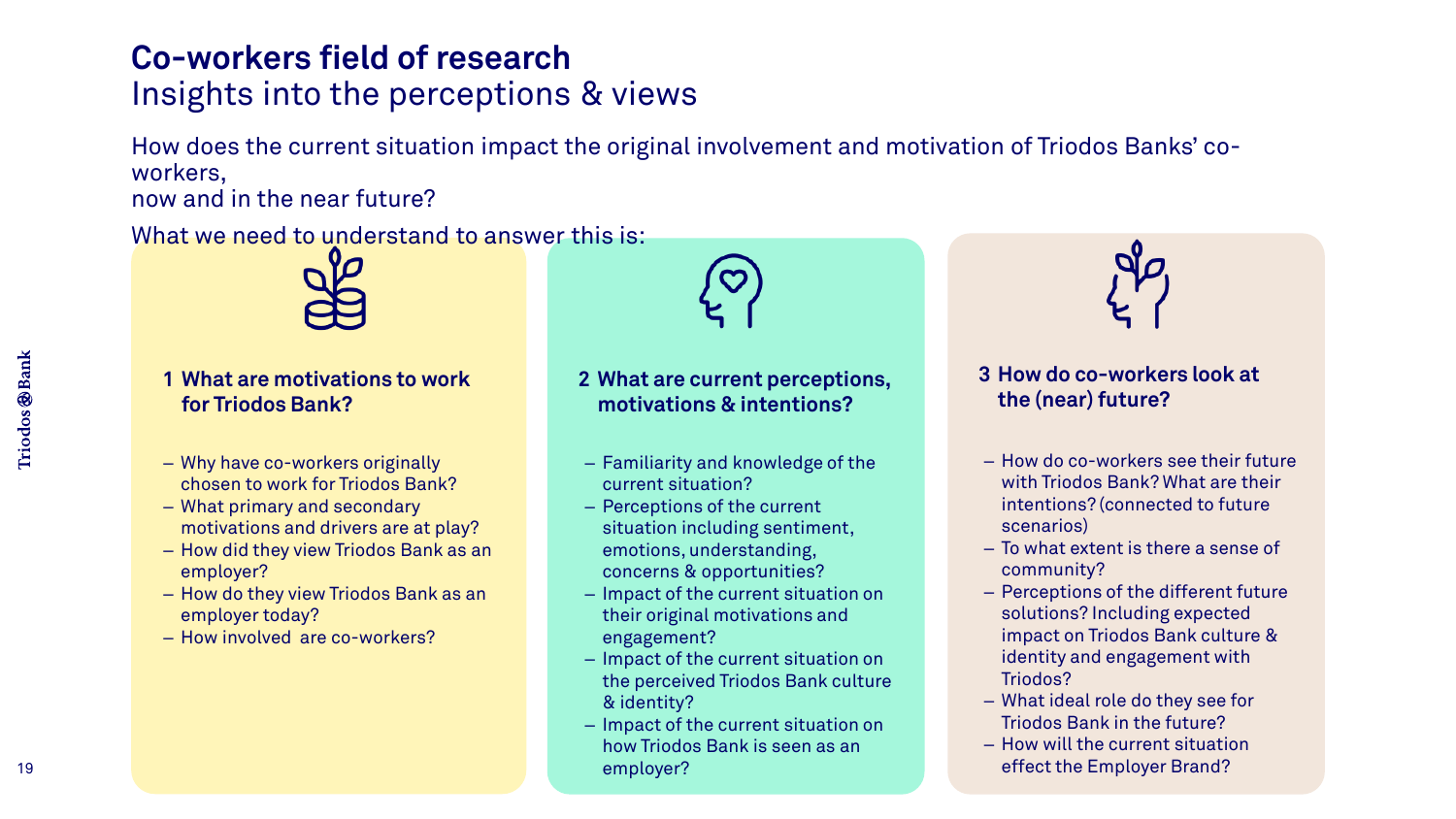## **Conclusion**

For each future scenario, the key focus must be on safeguarding the Triodos Bank mission and on positioning this.

Co-workers generally have a high connection, motivation & engagement with Triodos Bank and its mission. While complex, the current situation has not impacted this although there is concern.

## **1.**

There is strong motivation among co-workers to make positive change and to apply a human focus. There is very strong engagement in the Triodos Bank values & mission.

## **2.**

The current situation is complex and awareness levels differ. There is currently only limited impact on Triodos Bank as an employer and engagement of co-workers. Although there are some tensions and the solution (& execution) will determine how much impact it will have on co-workers.

### **3.**

The future scenarios offer opportunity but also pose threats and could impact culture & identity. Each scenario has its pros and cons, but co-workers expect that the Triodos Bank independence and mission will be safeguarded.